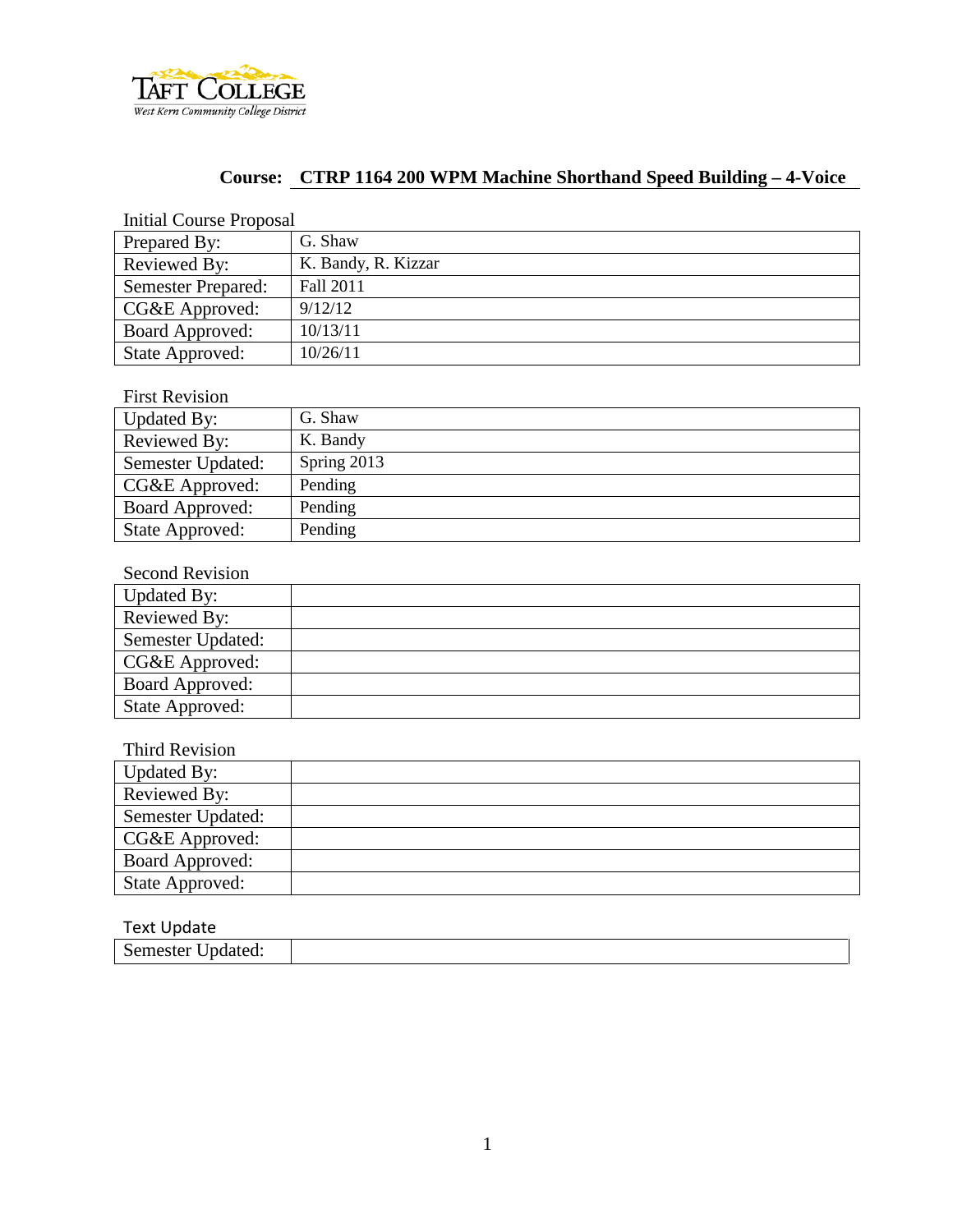

Court Reporting (CTRP) 1164 200 WPM Machine Shorthand Speed Building: 4-Voice (5 Units )

Prerequisite: Qualification by assessment process or successful completion of Court Reporting 1134 and 1144

Prerequisite knowledge/skills:

Before entering the course, the student should be able to:

- 1. Listen and write multi-voice at varying speeds,
- 2. Attain speed and accuracy on stenotype machine at higher speeds with increasingly complex 4-Voice material,
- 3. Transcribe dictated jury charge, literary and 4-Voice material at 180 wpm with 97.5 percent accuracy
- 4. Use material learned in academics to improve quality of multi-voice transcripts and work product on and off the stenotype machine,
- 5. Operate a stenotype machine and work to master keyboard,
- 6. Demonstrate effective listening technique in order to transcribe from steno notes verbatim dictation,
- 7. Demonstrate ear-finger coordination in taking dictation as well as in transcription,
- 8. Recognize appropriate words when transcribing from dictated material (i.e. effect/affect or doe/dough); use of conflict-free theory methods,
- 9. Provide correct punctuation in dictated and transcribed material,
- 10. Read steno notes out loud at rapid rate of speed,
- 11. Proofread using proofreader marks,
- 12. Effectively use a dictionary, spell check software, stenographic-computer dictionary and other resources to produce verbatim and usable transcripts,
- 13. Improve ability to meet deadlines with transcribed work product, and
- 14. Develop concentration skills.

Advisory: Eligibility for English 1000 and Reading 1005 strongly recommended

#### Total Hours: 256 lab hours

Catalog Description**:** This course promotes the development of speed and accuracy in taking dictation on a stenotype machine. It reviews basic theory and develops sufficient skills to write 4-Voice material on a stenotype machine at 200 wpm for a minimum of ten minutes with 97.5% accuracy. Includes English usage, punctuation, spelling/word usage, and proper transcription and document formatting. This course meets the requirements of the California Court Reporting Board.

Type of Class/Course: Degree Credit

Text: Merriam-Webster Dictionary (latest edition)

Additional Materials: Stenography machine and stenograph paper

Course Objectives: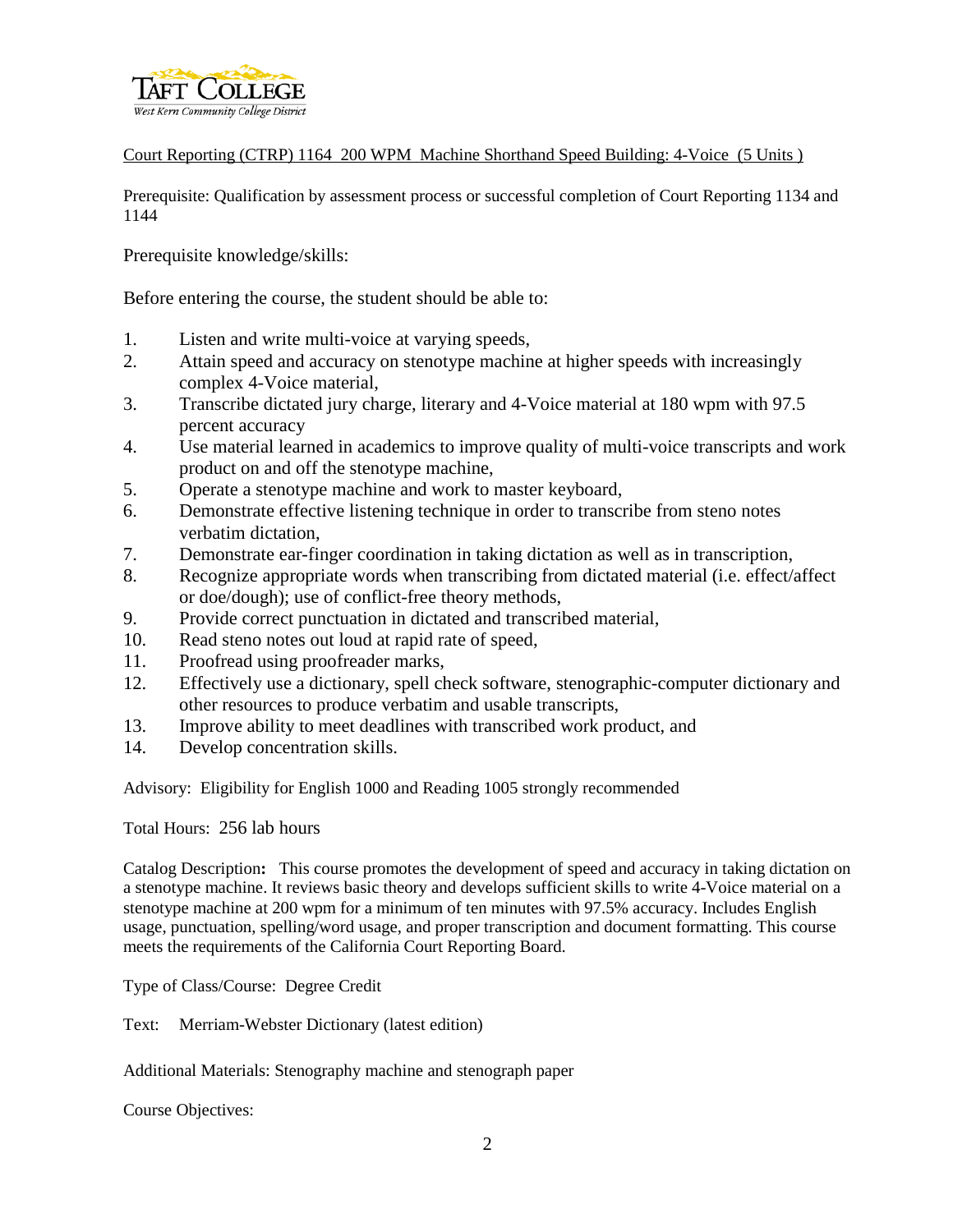

By the end of the course, a successful student will be able to:

- 1. Listen and write multi-voice at varying speeds,
- 2. Attain speed and accuracy on stenotype machine at higher speeds with increasingly complex Multi-voice material,
- 3. Pass one ten-minute 4-Voice dictation test at 200 wpm with a pass rate of 97.5%,
- 4. Use material learned in academics to improve quality of multi-voice transcripts and work product on and off the stenotype machine,
- 5. Operate a stenotype machine and work to master keyboard,
- 6. Demonstrate effective listening technique in order to transcribe from steno notes verbatim dictation,
- 7. Demonstrate ear-finger coordination in taking dictation as well as in transcription,
- 8. Recognize appropriate words when transcribing from dictated material (i.e. effect/affect or doe/dough); use of conflict-free theory methods,
- 9. Provide correct punctuation in dictated and transcribed material,
- 10. Read steno notes out loud at rapid rate of speed,
- 11. Proofread using proofreader marks,
- 12. Effectively use a dictionary, spell check software, stenographic-computer dictionary and other resources to produce verbatim and usable transcripts,
- 13. Improve ability to meet deadlines with transcribed work product, and
- 14. Develop concentration skills.

Course Scope and Content (laboratory):

- Unit I Speed Building Techniques
	- A. Daily observations
	- B. Dictation at 200 wpm of various complex multi-voice material
	- C. Theory techniques through timed dictation tests
	- D. Theory techniques through word usage and spelling tests
	- E. Concentration and listening skills: timed dictation and Multi-voice tests
	- F. Read back steno notes
	- G. Complex material from legal opinion, literary, medical, and multi-voice

# Unit II Dictation/Transcription Outcome

- A. Daily observations
- B. Personal dictionary
- C. Identify homonyms, numbers, possessives and symbols
- D. Writing "briefs", (steno shorthand abbreviations)
- E. Read and transcribe steno notes
- F. Transcribe, edit and proofread timed dictation documents

# Unit III: Skills Development

- A. Build speed and continue to master writing dictated material
- B. Practice material from various media sources
- C. Lab practice material (CD's, DVD's, tapes, etc) to improve speed